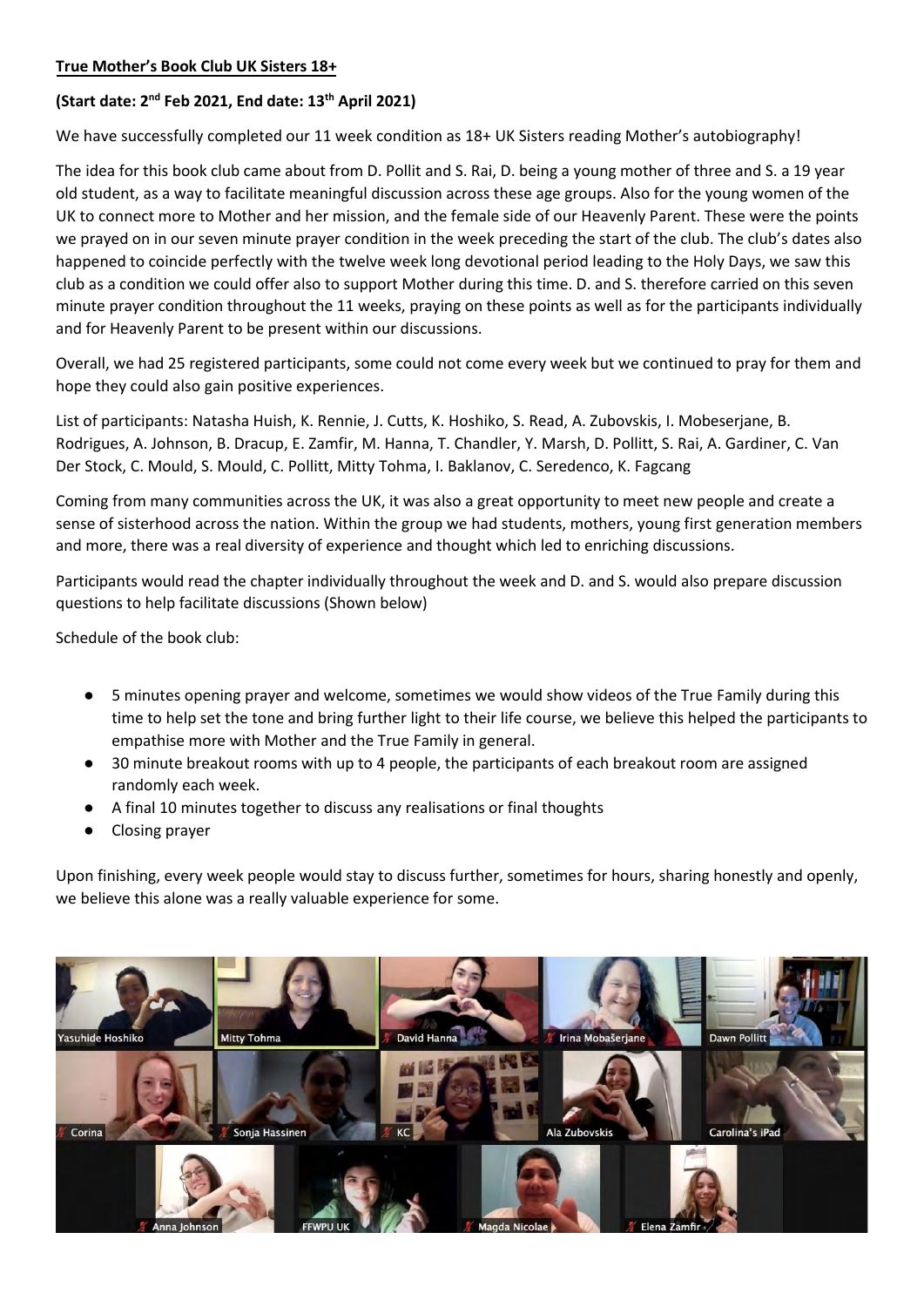# Reflections:

Just coordinating this book club was a really positive experience, both D. and S. had meaningful dreams of Mother during this time, and even though we'd both read the book before, it felt like we could gain so much more when making the questions together and discussing with the group. We were also very happy to receive very positive feedback from the participants, here are some comments we received from our feedback form:

"I went into this wanting to connect more deeply to TM and her motivation for her mission, and through this experience it got me thinking about it more often, understanding a bit better where she is coming from in terms of life experience, etc, and just thinking overall a bit differently and more compassionately and gratefully towards TM."

"I've gained so much more gratitude for TP and lovely connections with other sisters with similar desires. I loved hearing their thoughts and seeing them grow as well."

"I am always open to a group that seeks to discuss important/deep topics and share in sisterhood - this was perfect!"

# Closing words:

It is with humility and gratitude that we would like to offer this condition as UK sisters to our True Mother. Mother, we know that this book covers only a fraction of your story. At the age of 16 you became a Mother to all of humanity, if anything this book has made us realise how much of your course we will never understand. But please know that your daughters in the UK are striving to know and emulate your heart, and aim to be true mothers, daughters and sisters ourselves.

# 어머님 감사합니다! 사랑합니다!

Following such positive feedback, we intend to carry on some kind of Hoon Dok Hae sessions weekly, our aim is to use the momentum from this condition to carry on more fruitful conversations with even more sisters. We will encourage participants to take turns picking content for us to study and discuss. We hope that through taking more responsibility for these sessions they will also be able to gain more and feel a stronger sense of community. Although being online has allowed us to have a wider reach, we also hope to meet in person when possible!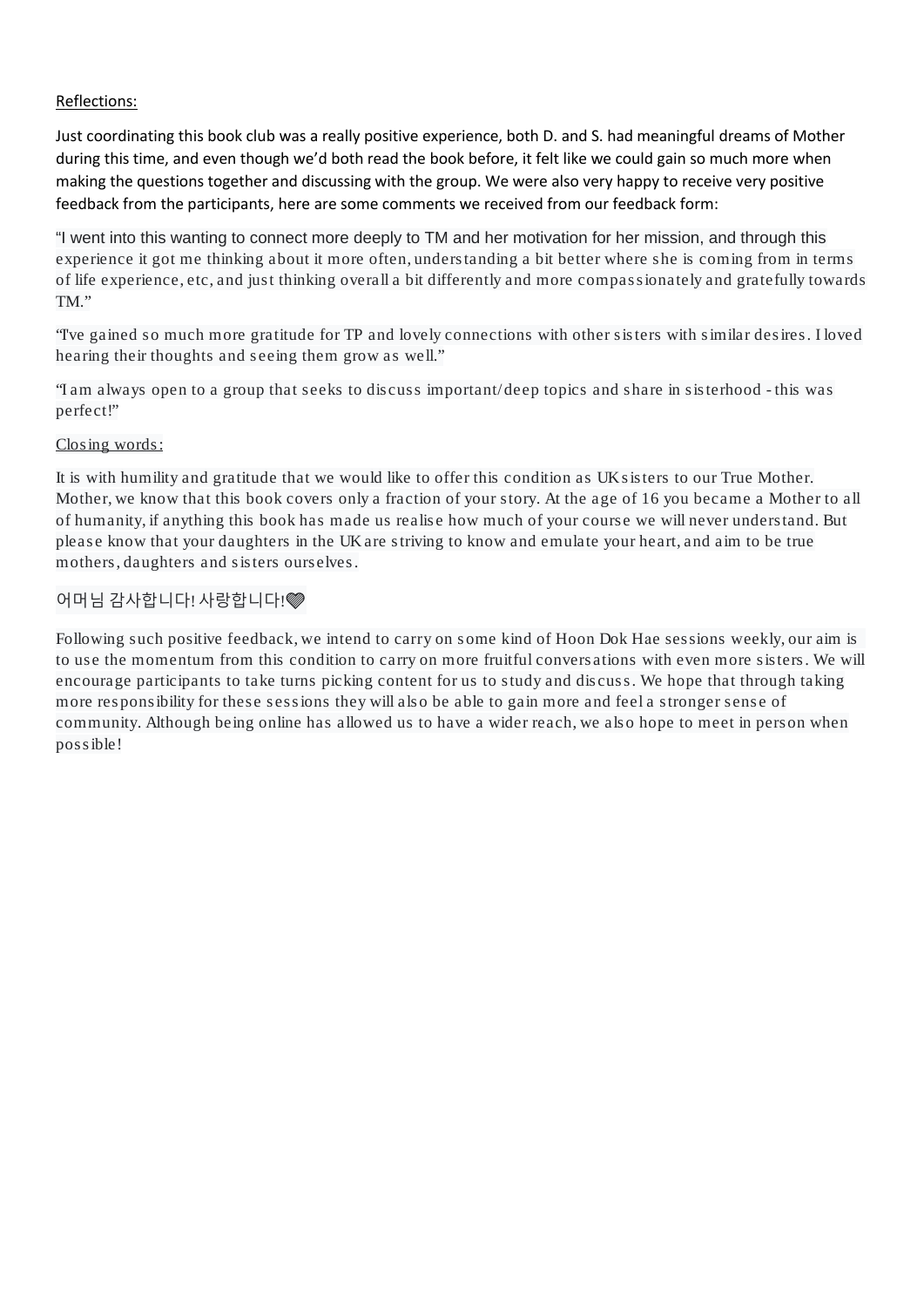## Discussion Questions:

## Week 1:

First, discuss your own thoughts and feelings from the reading. If you need prompting, refer to the questions below:

1. In the preface (page XVIII) "Neither men nor women understood the feminine heart of Heavenly Mother and the perfect eternal love of Heavenly Parent." Do you feel you can connect easily to a God of both masculine and feminine aspects? 2. What do you think True Mother brings to this new era of the providence that is different?

3. True Mother's Grandmother Jo Won Mo, her mother Hong Soon Ae, True Mother, as well as Sunhak Peace Prize winner, Waris Dirie have demonstrated incredible willpower and have overcome many insurmountable obstacles. What message do you think this gives to women of today?

4. True Mother touches on the concept of filial piety when she discusses the traditional Korean period of devotion after the passing of a parent (Page 12). What is your understanding of filial piety?

5. What were your thoughts as True Mother describes True Father's last days, his ascension and her immense period of devotion after his passing?

6. "I would pray for everyone in the world to be as beautiful as wildflowers, to have minds as strong as pine trees and to always live prosperous lives as green as a summer lawn." (Page 11) Do you connect to the imagery used here?

7. What were your thoughts as you read about the Sunhak Peace Prize and its winners, "righteous people of action", who have served without recognition? (For reference: the ocean, refugees, hunger and FGM)

## **Week 2:**

The title of this chapter is "I Came Into This World As The Only Begotten Daughter." Discuss.

God carefully prepared the Korean people and True Mother's lineage, but True Mother ultimately had to ACCEPT and CHOOSE to pursue her path as The Only Begotten Daughter. As members of Blessed Central Families, do you feel like you have accepted and chosen your identity?

3 generations of women (TM's grandmother, mother, and herself) had unwavering dedication, determination, and faith. What were your thoughts as you read through a little of the course that these women travelled for God?

The bombing of the Han River Bridge is a horrific reality. Mother describes how she was only 7 years of age when she witnessed the horror of war and the wretched life of a refugee. But she recalls how this experience made her become "so serious that war has to vanish forever from this world." What were your thoughts as you read about True Mother's year long course from North Korea to South Korea?

"God needed a man and a woman who could endure suffering and rejection while continuing to forgive and love all people, thus revealing God's heart of parental love. So too, God needed a nation capable of enduring suffering for the sake of all nations. God prepared the Korean people for this." (Page 26) Do you connect to our Heavenly Parent in the moments when you are suffering? How can we actively respond to suffering in a way that brings hope?

## **Week 3:**

"To fulfill my mission as God's only begotten Daughter, I have a firm belief and unflinching will for the sake of every nation, every religion, every race. Going beyond all fallen world boundaries, I am called to reconcile nations and races with benevolence and love. I am called to be like the ocean that accepts and absorbs the water of all rivers, big and small alike. Embodying our God who is our Heavenly Mother as well as Heavenly Father, I am called to embrace all who are lost and have no one to receive them, with the heart of a parent." (Page 81) What are your thoughts on True Mother's role in the universe, which is so unique, and her mission, which is all-encompassing?

"What you sacrifice is important, but why you make that sacrifice is even more important." (Page 66) Discuss why the motivation behind a sacrifice is more important than the sacrifice itself? Do you feel you have experienced executing "a higher dimension of sacrifice"?

"I had come to understand God's will but was not going to say anything. To recognize the bride was Father Moon's mission and responsibility." (Page 74) True Mother recognised her role before True Father did. Did reading this surprise you at all?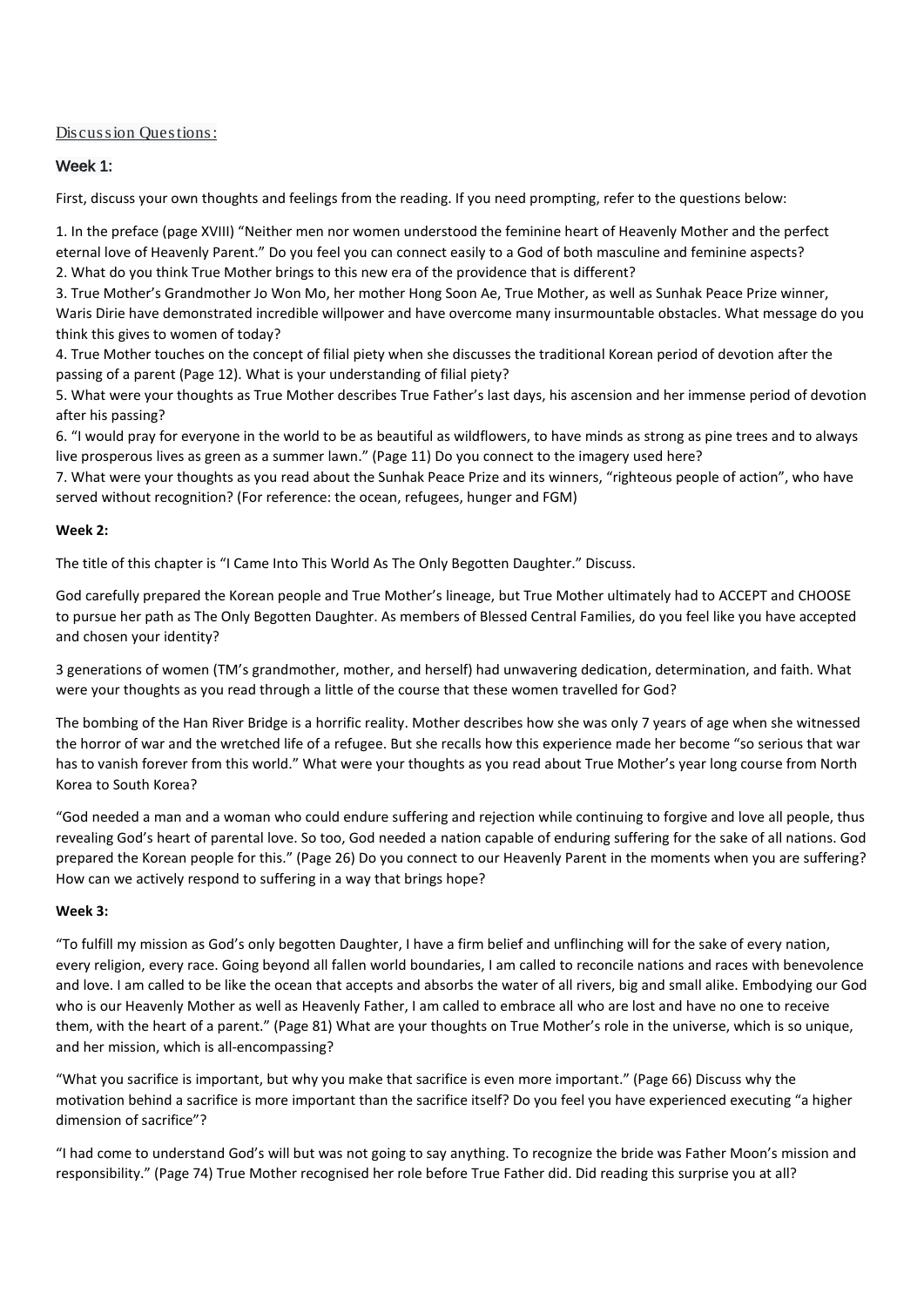"In the Garden of Eden, Adam and Eve talked with God directly and heard God's words with their own ears. I had such direct conversations with God from a young age." (Page 78) Have you ever had a moment in your life where you heard God speak directly to you?

"Going through struggle is, in fact, a most precious blessing… The fruit of perseverance will grow and ripen within you, and one day will become a source of your deepest pride." Do you resonate with this statement?

### **Week 4:**

This chapter focuses a lot on the role of missionaries ('New Mind, New Village, New Love Movement', Korean wives leaving behind their families for 3 years, 'Mission Butterfly' etc.). Mother says: "All blessed wives stand on this foundation and are carrying on this tradition." (page 105) Did you have any feelings or reflections when reading what kind of things these missionaries did?

"Our Heavenly Parent knows the power of women. Our movement did not truly begin until our couple's Holy Wedding, because we are a family movement and it takes a husband and wife to create a family. My husband is the world's foremost champion of women as the moral leaders of the family and society." (Page 103) On her speaking tour, introducing the WFWP, Mother explains that in the era of women, to realise our full potential we must be "fully co-creative and significant members of society" (Page 147). What do you think this means in our current day and age? Do you resonate with this personally?

True Mother spent more time away from her physical children than with them. She wrote postcards and letters to her children who were wishing she were at home, despite her busy schedule serving and sacrificing for her other 'children' around the world. She shares one such letter to her physical son, Hyo-Jin (Page 113). What are your thoughts about this particular letter? Did the letter bring up any emotions for you, especially if you are a parent?

"I am here to give my wedding ring to everyone" (Page 152) True Mother gave away her physical wedding ring to someone whom she doesn't even remember the name of.

- 1) Giving and forgetting—does this come easily to you? Why or why not?
- 2) What do you think True Mother means when she says she is here to give her wedding ring to everyone?

Talking about Father's imprisonment in Danbury, Mother says: "I had to fill the leadership vacuum, created by his absence." (Page 138) We can imagine what a sudden shift this was for Mother, have you ever had to inherit some kind of leadership position suddenly? Could you respond well? How do you feel about Mother's response?

Mother and Father spoke with conviction about the fall of communism: "They were amazed that we had the conviction to go against conventional wisdom and political correctness" (Page 144). How do you think this relates to our current situation and Mother proclaiming the reunification of Korea in 2021? True Mother is holding Rallies of Hope online, with even more amounts of people attending worldwide. What do you think you personally can do to support True Mother (and True Father in the spirit world) at this time for even greater victory?

## **Week 5:**

"Culture is not a luxury, it is a life essential" (Page 155)

If you do not establish your own culture, it will be determined for you. What have you intentionally instilled into your culture? What falls into the remit of Heavenly culture?

"Instead of pursuing that dream on a personal level. I helped bring the exceptional beauty of Korean culture onto the world stage." (Page 155)

True Mother looked past her personal desire to become an artist to shift her focus to the purpose of the whole, how do you feel you can shift your passions to serve the whole as well as the self?

"People often think that politics moves the world, but that is not the case. It is culture and art that move the world. It is affection, not reason, that touches people in their innermost being. When hearts become receptive, ideologies and political regimes can change." (Page 160)

How do you think this relates to the political climate now and Mother's approach?

"Heavenly Art Creating a World of Beauty"

This is the motto of the Universal Ballet founded by True Parents. What are your creative outlets? Do you share them with others? How do you think you can make your art heavenly?

"Our view is that because science and technology are revealed and given by God, they are the commonwealth of all humanity." (Page 186) How do you think the world could benefit, especially at a time like this, from shared scientific advancements?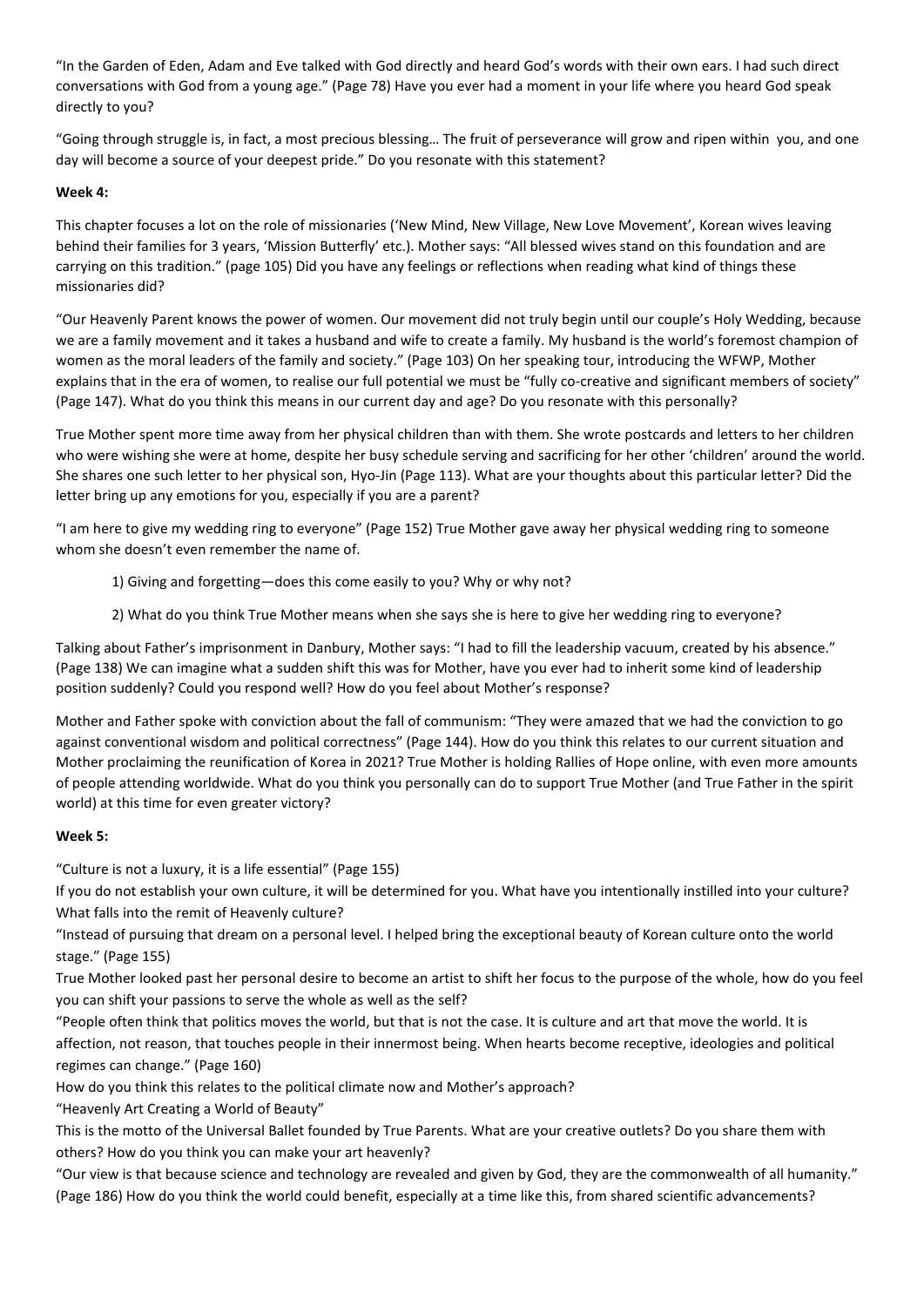"We held fast to the creed that the news media must be the voice of conscience and of the truth." How easy/difficult is it for you to discern, from media outlets, whether a "truth" is subjective or objective? How do you see Headwing Thought (Godism) manifesting in today's political climate?

## **Week 6:**

- 1. Said of the International Peace Highway: "Since the dawn of human history, there has been no greater engineering and social challenge. Yet I know that it is possible and that it represents the ultimate task that must be accomplished in our era—the harmonious cooperation of all peoples and governments." (Page 191) What kind of challenges do you think such a bridge/tunnel will bring up? What kind of hope can it give to humanity?
- 2. Father proclaimed Mother's equal role a few times in the words "Even if I am not here, it is fine as long as Mother is present." and "Even when I am alone, I represent True Parents. And the same goes for Mother. When she is alone, she represents True Parents." (Page 196) What is True Mother's contribution to True Parents as a whole?
- 3. True Parents risked everything to go and meet with Kim Il Sung, the leader of communist nations and later reflected "If we had thought of him as only our enemy, we could not have forgiven him. Only in the position of his parents, only with the heart of his mother, could I forgive." How can parental heart diffuse resentment?
- 4. "We were not responsible for the division of the Korean Peninsula, but we took responsibility for its peaceful reunification." (Page 202) How can we convince this generation of Koreans, and those from other nations, to take responsibility for Korea? What is something that you can take responsibility for?
- 5. "The cross-cultural marriage Blessing is by far the best way to restore humanity to become the children of God." (Pages 216-217) What do you feel is special about the Blessing?

## **Week 7:**

- 1. 1. "Especially in our younger years, we face countless temptations, endless concerns and unbounded desires. The only way to manage these is to have strong will, and this means having clearly defined objectives…We need to set good goals and know who to partner with to achieve them." (Page 222) Do you have any goals, both short term and long term? What "clearly defined objectives" do you think TM meant in this passage?
- 2. 2. "When we are young, we stand at a crossroads. We have to decide whether to take the road that satisfies selfish desires or the road toward a great dream….we should be beautiful young men and women ready to launch ourselves into the world with the courage that comes from having great dreams." (Page 225) Have you had an experience where you felt you were at such a crossroad?
- 3. 3. "I did not lecture or preach to them. I only offered the advice, 'Go out to sea. On the sea, you will discover what God wants to teach you.'" (Page 226) Have you ever been out to sea? What was your experience? Is there another activity that makes you experience this kind of clarity?
- 4. 4. "Love for God, Love for People, and Love for One's Nation" is the founding philosophy of all of the schools that True Parents have created. Why do you think schools built with this motto in mind will stand the test of time?
- 5. 5. "If we devote ourselves to the people around us with that heart that nothing we give for God's purposes will go to waste, we will find true happiness. When we are not fixated on our personal happiness, God will come to us." (Page 238) When was the last time that you felt God's presence? Was it during a time when you were putting others' needs before your own?
- 6. True Mother explains that the purpose of educational programmes in the church such as STF or GPA is to "raise up exemplary, loving individuals and families that emphasise purity in love and service to others as an expression of their relationship to God." How do you think this compares with the current education system here in the UK? How do you think this ties in to the conversations we've been having this week about sexual assault?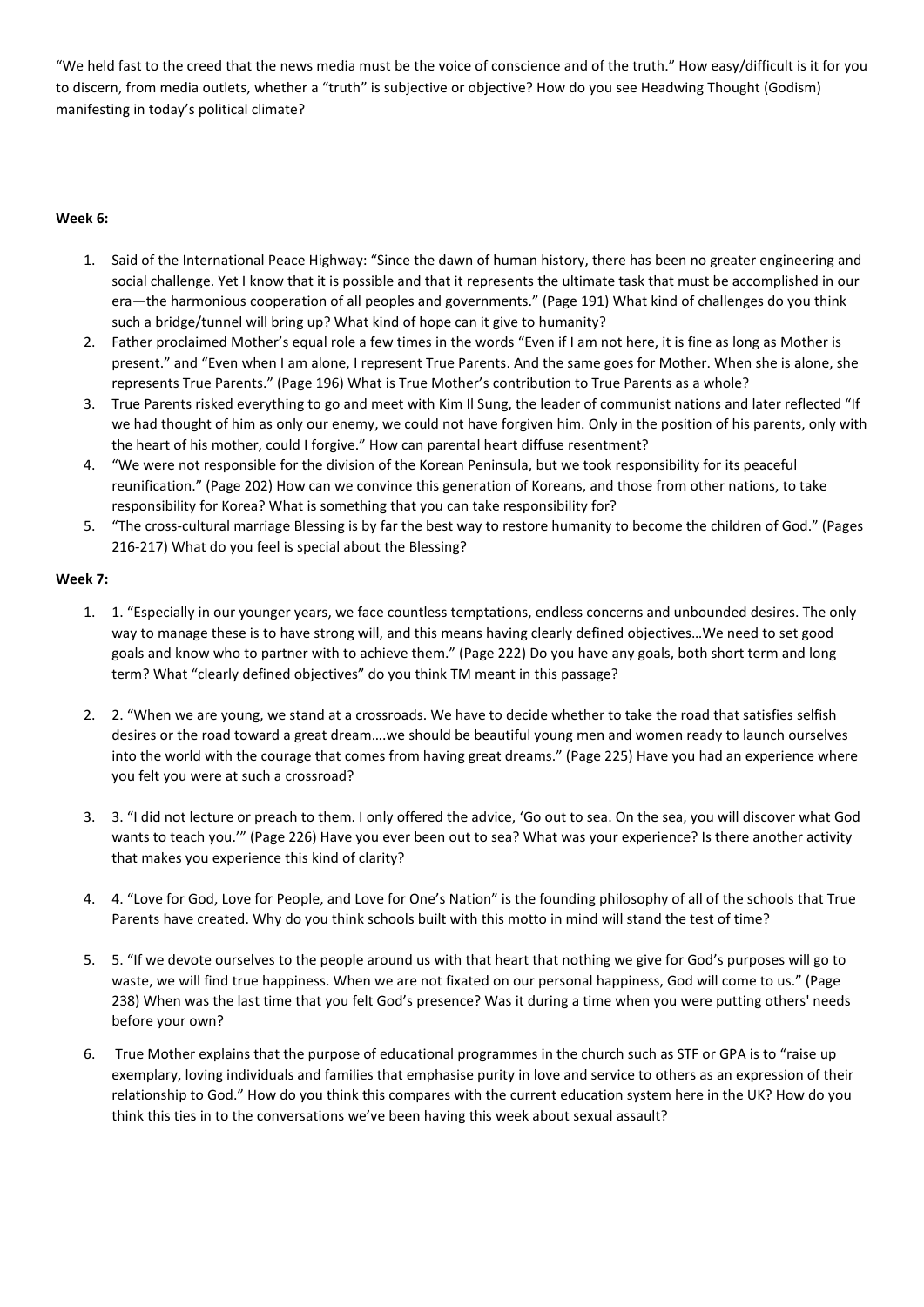### **Week 8:**

- 1. "Love between parents and children most resembles God's love. Love within the family is the model of the love that God desires us to practice in all spheres of life." We often hear that the family is the "school of love." What can we learn in the family to apply outside of the family? How was your own experience in your family?
- 2. In this chapter, we hear the testimony of Keiko Kobayashi who, through facing and overcoming limitations in her couple, manages to change her perspective on her position as a wife, and makes her way to achieving a happy blessed family. The title of this subsection is "a flower called sacrifice." How does this testimony relate to this title. Do you think beautiful things must come from sacrifice?
- 3. "Happiness does not come when we have everything. It comes mysteriously, when we have seemingly lost everything and yet we still feel gratitude." Page 234 - Do you relate with this statement? Was there a moment in your life you felt this way? What is the relationship between gratitude and happiness/contentment?
- 4. "It is time for women to rise above the popular trend of trying to improve their status by imitating men. This only casts the relationship between men and women as one of competition in a culture that ignores their God-given and Godincarnating uniqueness." Page 238 - What do you think God-centred feminism looks like in today's world?
- 5. "The world of the future can be a world of reconciliation and peace, but only if it is based on the maternal love and affection of women.This is the true power of womanhood. The time has come for the power of true womanhood to save the world." Page 239 - What can women offer that can help dissolve bitter sorrow and unite the world in peace?
- 6. "Neither daunted nor discouraged, I finished my speech. I knew that God had suffered over the Middle East for thousands of years, and I was experiencing a small taste of that pain." Page 247 - Despite half of the audience leaving during her speech, Mother spoke till the end with dignity and pride, knowing she was comforting God's heart. How do you reflect on True Mother's attitude at that time? Have you ever experienced something like this?

#### **Week 9:**

In this chapter, Mother speaks about the role of religion, the providence in Africa, some historical context of True Parents' early lives (the UN coming to support Korea during the war etc.) and the nature of true love and a filial heart.

1. Mother says that religious education is the most important to receive. In a society where religion is becoming less and less relevant, how do we make people believe this education is essential?

2. True Father saved the very prison guard that severely tortured him. True Mother says "the capacity to forgive your enemy and save his or her life does not appear overnight..This is only possible when you lead a selfless life." (Page 269) Is there someone in your own life that you consider an "enemy" or even someone that you dislike? If so, how do you plan to turn this into a good relationship? Do you already have a story of loving your enemy that you would like to share?

3. "The fallen world programs us to think that when we give something away, it is gone. In true love, however, the more we give, the more we receive." (Page 269) Why do you think that even when you want to give something, you tire yourself? What is missing?

4. "We must practice filial devotion while our parents are alive. After they are gone, no matter how much we want to sacrifice for them, it will be too late. We must know how precious this moment is and be proud of it." True Father is already in the spiritual world. Do you have any regrets about your own heart of filial devotion for him? How does this apply to your relationship with True Mother, who is still in this physical world?

5. "No matter how difficult our work, we need to complete the providence and reveal the truth. When we fulfill our responsibility, following God as sunflowers follow the sun, we will surely realize Heavenly Parent's dream and humanity's hope. The question is whether we will be able to achieve that while I am on earth. If we do, we will stand proud and tall in front of our descendants and all generations to come. There has never been such an opportunity. No matter how young or old you are, you are living in the same era as the only begotten Daughter. This is your golden age. Be grateful and do not miss this time." (Page 279) Do you witness to others? Would you like to but haven't yet? What is holding you back?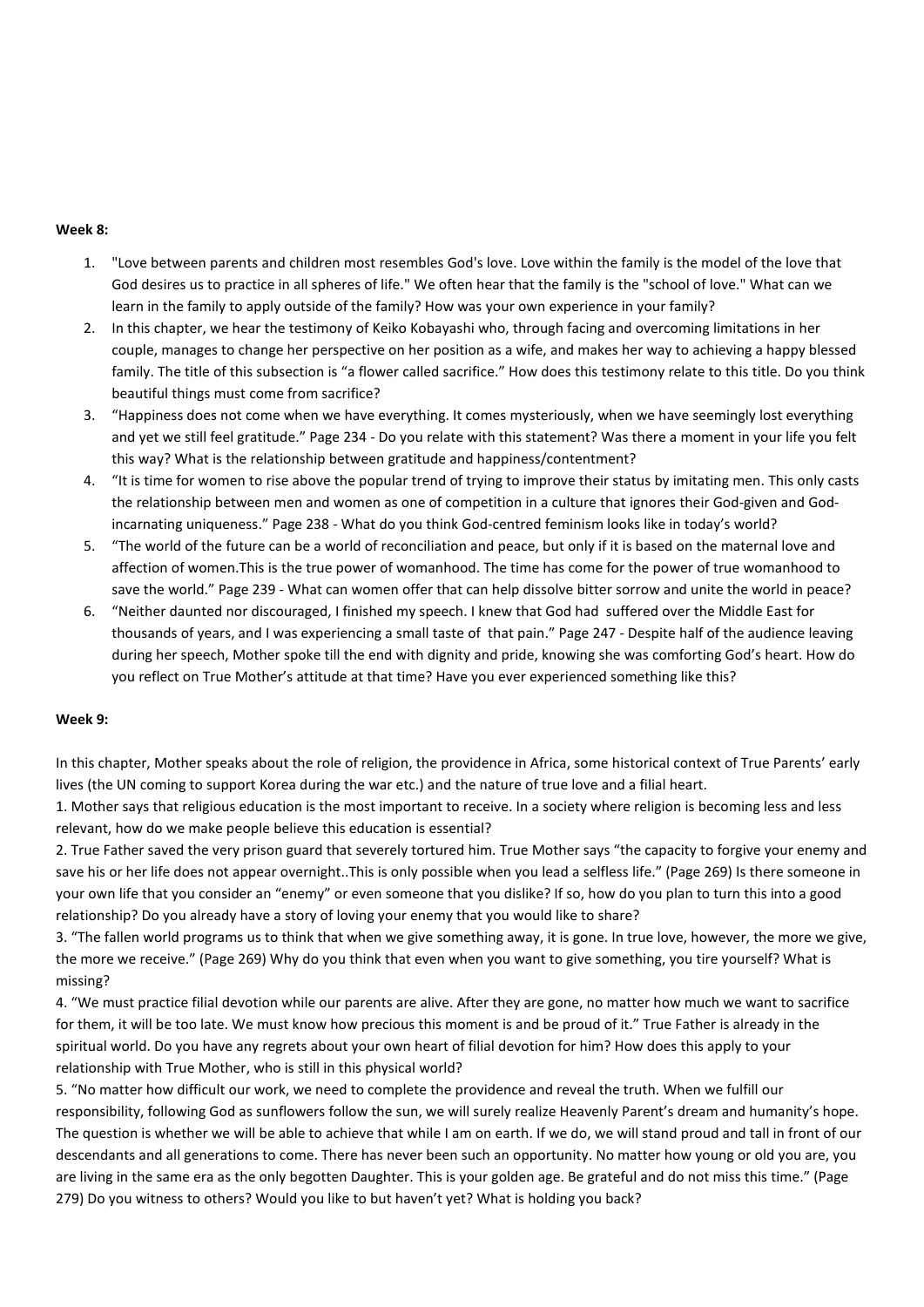#### **Week 10:**

True Mother speaks about her visit to Goree island and liberating the victims of slavery in Africa. She also speaks about the pioneering members in Japan and the foundation they laid for today's japanese movement, as well as the oppression that native south americans had to endure and the potential of today's south american people, mentioning initiatives such as CAUSA and New Hope Farm.She then goes on to speak about IAPP (InternationaL Association of Parliamentarians for Peace), initially in Nepal and then in London. Lastly she speaks about the restoration of Sao Tome, Senegal and Albania.

- 1. "As The True Mother, it broke my heart to know that such atrocities were committed by many who prayed in the name of Jesus Christ. Knowing these things, I wanted to visit Gorée Island and liberate agony and heartbreak of all the Africans who suffered due to the scourge of slavery." (Page 292) Slavery was such a painful time in history. What other historical mistakes do you think pained God's heart the most and what atrocities still being committed do you think we should be addressing? How can we address them?
- 2. True Mother recounts her experience at the Door of No Return at Gorée Island in Senegal. What were your thoughts as you read about True Mother's sorrow and determination to liberate these spirit people? What can we learn from Mother about liberating these spirits?
- 3. "Japan is walking the path of sacrifice with the heart of a Mother for the sake of the world." (Page 299). Japan is in the position of the Eve nation. Do you have any first-hand experiences in feeling this motherly heart, either through direct travel to Japan or through some of our most dedicated Japanese members?
- 4. "Everything God created in the area (the Pantanal) has the appearance of the original creation. I am deeply impressed with the thought that this is what the Garden of Eden must have looked like." (page 304) Which place/s have you visited that made you feel the unobstructed beauty of God's creation?
- 5. "'In building an eternal world of peace' I said at the London meeting, 'each nation's political leaders must possess a moral character and follow ethical values and the voice of their conscience. The world will change when the world's parliamentarians unite and cooperate for the sake of peace.'" (Page 309) Our True Parents have set up so many avenues, one being IAPP, all with the same goal of reaching our Heavenly Parent. How important do you think it is to reach out to politicians and parliamentarians, people already in positions of respect, for the sake of world peace?
- 6. "Prophet Radebe invested himself and his entire foundation to welcome me and prepare for the Blessing Ceremony" (Page 303) One member had a dream of three golden keys symbolising key figures that would help to restore Africa. What do you think is the role of these influential people in the providence and how do you think we can apply the use of religious foundations here in the UK to spread the news of Mother and the Blessing?